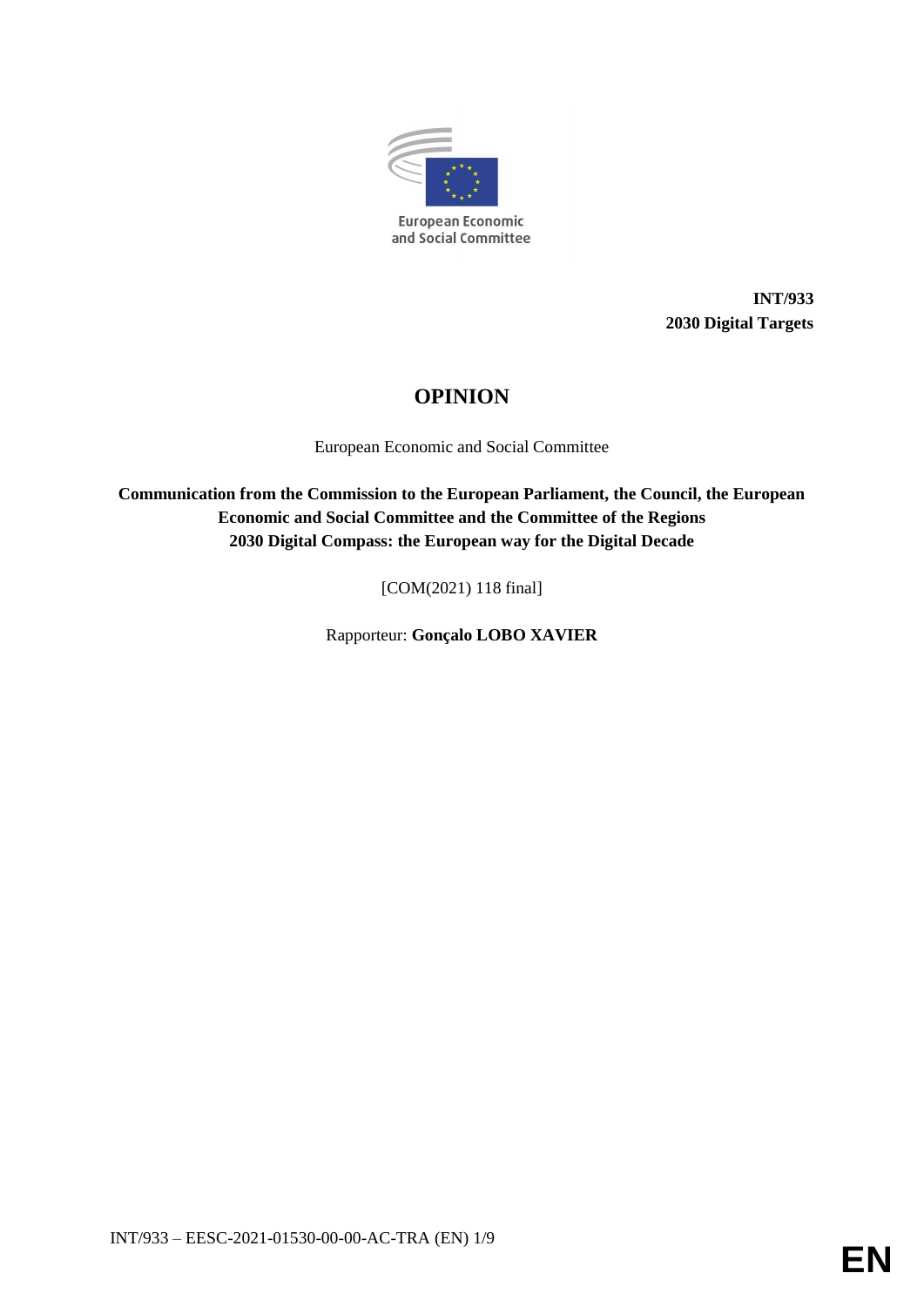| Referral                  | European Commission, 21/04/2021                                    |
|---------------------------|--------------------------------------------------------------------|
| Legal basis               | Article 304 of the Treaty on the Functioning of the European Union |
| Section responsible       | Single Market, Production and Consumption                          |
|                           |                                                                    |
| Adopted in section        | 15/06/2021                                                         |
| Adopted at plenary        | 07/07/2021                                                         |
| Plenary session No        | 562                                                                |
| Outcome of vote           |                                                                    |
| (for/against/abstentions) | 205/0/3                                                            |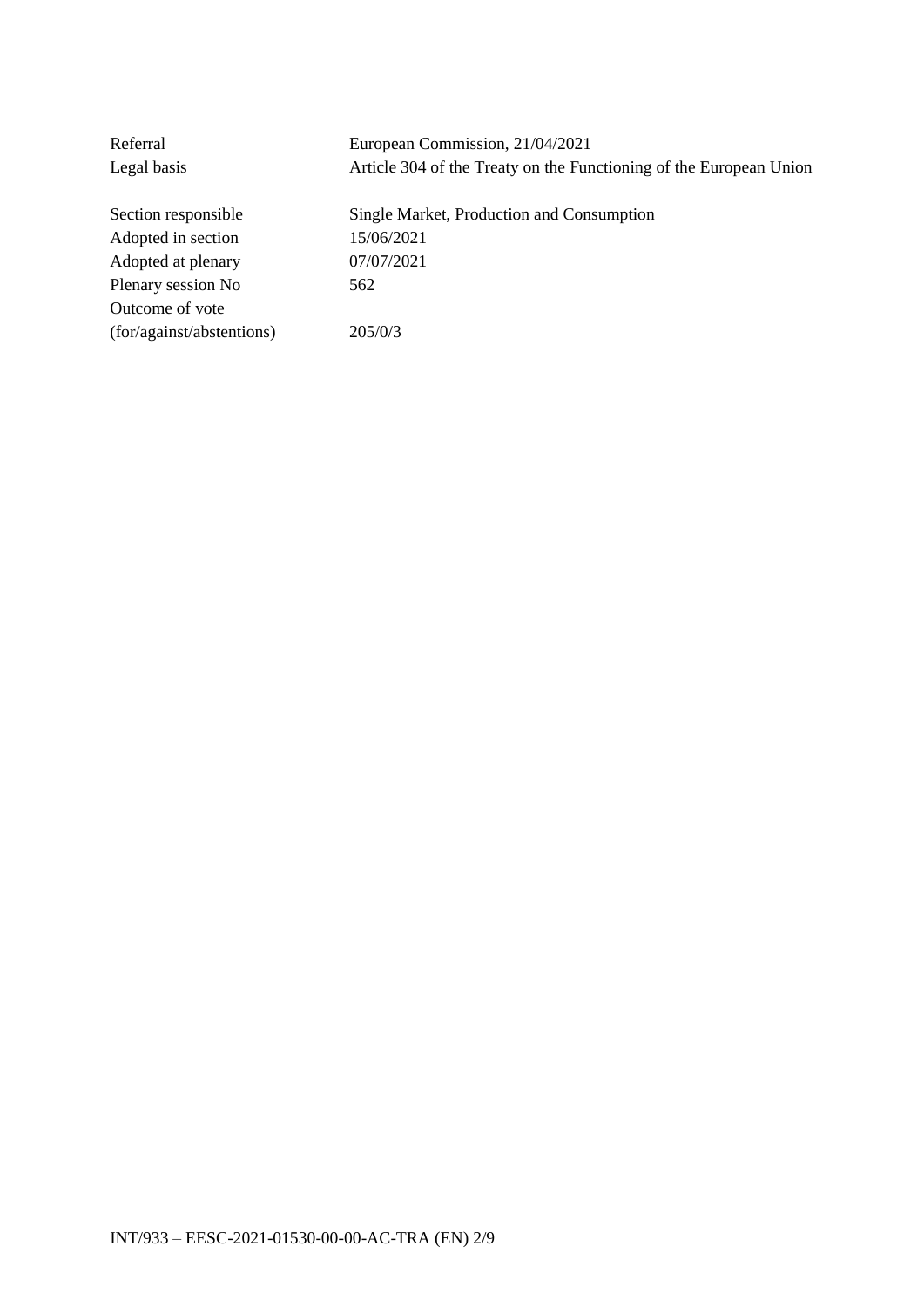#### 1. **Conclusions and recommendations**

- 1.1 The European Commission's plan for the 2030 Digital Compass arrives at a critical moment for the Union and for the entire world. The EESC salutes the initiative and the aim to use digital technologies to improve citizens' lives, create more jobs and facilitate progress and enhance European competitiveness. The pandemic has emphasised the importance and the possibilities of digital developments, has stressed the need for adjustments and has changed the way we socialise and work. The EU needs to address those challenges in a proper way. Having a strategy, a plan with specific goals and a way to measure progress is essential to turn intentions into results.
- 1.2 The EESC believes that digital innovation must always safeguard fundamental rights, ensuring everyone's health, safety and privacy (protection of personal data). It is crucial that citizens perceive the developments and growth as having a positive impact on the quality of their lives. The effects of new technologies that support our daily life must be good and fairly distributed in order to truly benefit society and the right to health must always prevail and be recognised on the list of fundamental rights of Digital Citizenship.
- 1.3 The EESC calls for the need to restore public confidence and to improve cybersecurity and cyber-resilience with 'security by design' along the whole digital value chain, to provide people with better choice and control over their data ('Data Ethics'), and to establish the responsibility of intermediaries to fight illegal and harmful content.
- 1.4 The online accessibility of all key European and national public services is a justified objective. Nevertheless, the EESC warns that no one should be left behind and that it is essential to support those who cannot benefit immediately from the digitalisation process. There is still a significant group of citizens that lack the knowledge and skills and even the necessary hardware and software to benefit from these facilities. The EESC calls on the Commission to support those who are in a transition process.
- 1.5 The EESC points out the enormous risk of learning disadvantages that can result from unbalanced investment. From children to older people, the effects of digital poverty must be kept in mind and close attention to the real risks is therefore a priority. Investment in infrastructure must be made at the same time as investment in training to reduce gaps.
- 1.6 The EESC stresses the need to help people upskill and reskill. This should be done by creating equality of opportunities by boosting public-private partnerships for upskilling and reskilling (both the current workforce and adult learners), promoting a life-long learning attitude for all.
- 1.7 The EESC considers the need to modernise education for a digital society. It is essential to drive the digitalisation of education systems by updating educational content to the digital era and to create public-private ecosystems to implement new methodologies of education that are open and accessible to provide the same opportunities to all.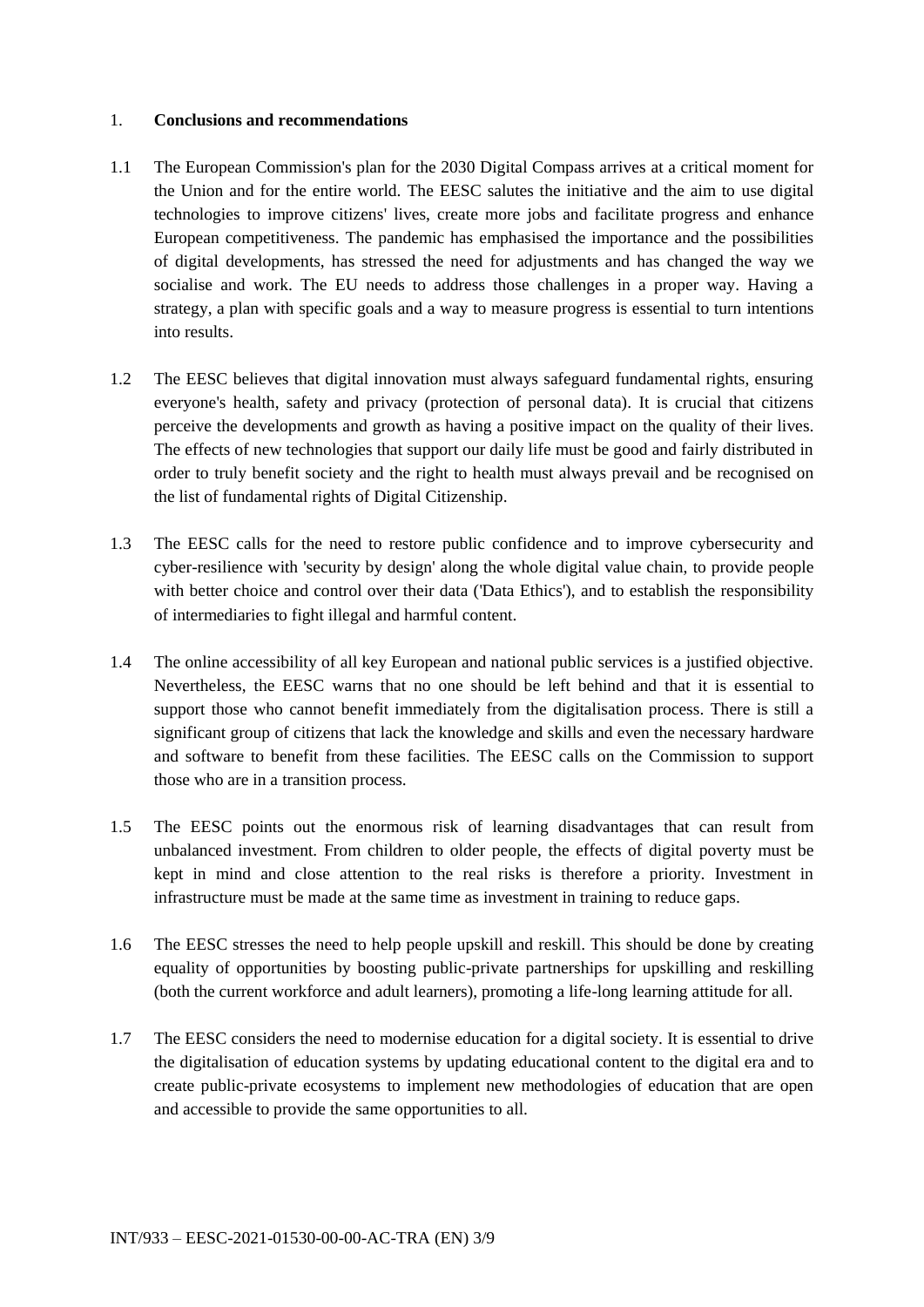- 1.8 Digital developments include risks such as fraud, breaches of privacy and a lack of transparency, which could undermine the goals set out in the document. The EESC believes that the conditions must be created to prevent such risks and to regulate responsibilities at EU level.
- 1.9 The EESC stresses the need to consider strategies to deal with the possible job displacements resulting from technological displacement. As stated in previous opinions, it is recognised that AI and robotics will displace and transform jobs, eliminate some and create others. In any event, the EU must ensure that all workers, whether employees, self-employed or bogus selfemployed, have access to social protection, in line with Europe's set of social rights. Social dialogue on these issues, at all levels, must be promoted and bringing obligations and rights into line with the current digital and platform-driven economy must be a priority.
- 1.10 The EESC believes that, in order for the digital transition to be managed in an inclusive and socially responsible way and to cope with the loss of jobs, especially in the post-COVID period, one priority must be a European fund, supported mainly by taxing the biggest tech companies, with the aim of benefiting workers who are losing their employment and business due to the digitalisation of the economy, via proper training, upskilling and reskilling.
- 1.11 The EESC also calls for a coordinated policy that effectively addresses Europe's starting point and matches both the technological and the societal shifts that we have seen over the last few years and that have speeded up due to the pandemic: an industrial strategy – including competition policy and sector-specific regulation, namely for secure connectivity, is paramount.

## 2. **General comments**

- 2.1 The EESC supports the European Commission's plan for the 2030 Digital Compass: the European way for the Digital Decade, as part of a broader action plan to boost Europe's economy and social recovery.
- 2.2 The COVID-19 crisis has shown a high degree of external dependency regarding technology and data processes, which must be tackled with efficiency and swiftness. Europe's assets in these areas must be better harnessed and European citizens more closely involved.
- 2.3 The EESC stresses the notion that no citizen should be left behind. Digital illiteracy is still high in Europe - 35% according to the Commission - and the lack of access to digital resources must be mitigated. However, access to human presence in economic and administrative relationships must be guaranteed. It is also important to ensure that the benefits of digitalisation are not reaped only by a few. The Digital Decade must be for the benefit of everyone.
- 2.4 European companies, especially SMEs, must be supported in their digitalisation efforts and empowered to compete on a global scale. Where the EU owns or funds computing resources, such as quantum acceleration computers, access to them must be fairly distributed, on the basis of objective criteria.
- 2.5 Nevertheless, ambitions and public money alone will not deliver the outcomes we seek. We also need a coordinated policy that effectively addresses Europe's starting point and matches both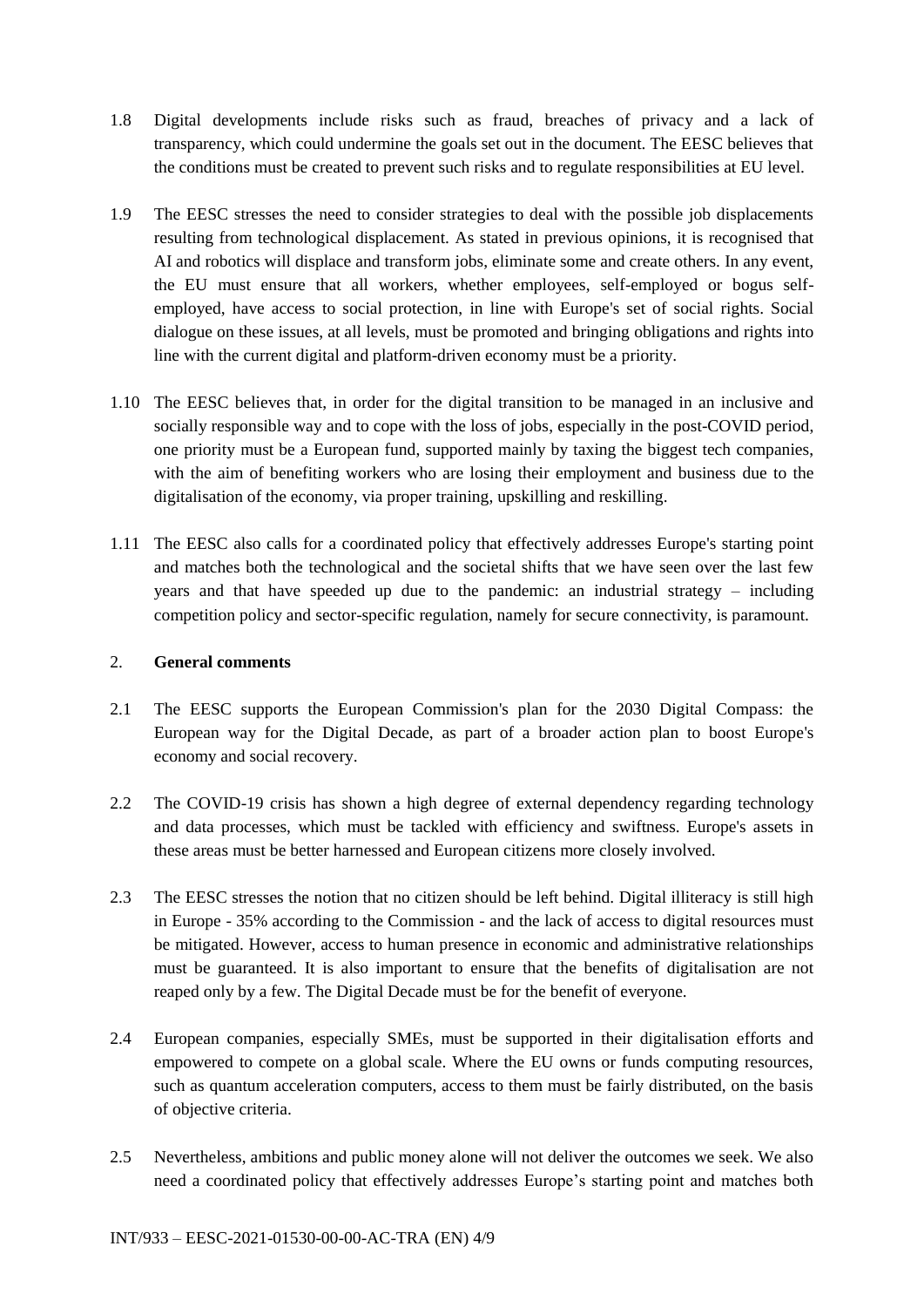the technological and societal shifts that we have seen over the last few years and which have speeded up as a result of the pandemic: an industrial strategy – including competition policy and sector-specific regulation, namely for secure connectivity, is paramount.

- 2.6 The EESC welcomes the vision of developing a digital education and innovation ecosystem and highlights the need to leverage the top-tier European science and academic institutions to achieve that goal.
- 2.7 There is a need to boost existing public and private cooperation and create more synergies to secure a new Digital Deal based on a governance model that combines social, environmental, and economic aspects, to achieve a long-term sustainable, fair, and inclusive digital transition.
- 2.8 The EESC stresses the need to consider strategies to deal with the possible job displacements resulting from technological displacement. As stated in previous opinions<sup>1</sup>, it is recognised that AI and robotics will displace and transform jobs, eliminate some and create others. In any event, the EU must ensure that all workers, whether employees, self-employed or bogus selfemployed, have access to social protection, in line with Europe's set of social rights. Social dialogue on these issues, at all levels, must be promoted. Measures to support people who are displaced should be adopted and coordinated, possibly funded by a EU tax on the companies that profit the most in the digital economy.
- 2.9 The role of venture capital, the stock markets and private investment in general must not be disregarded. Technological development in Europe will be driven by private companies and the EU will only be able to compete on a global scale if it remains a welcoming place for those investments. All of this must take place with due regard for social standards.
- 2.10 Ambitious connectivity targets should go hand in hand with a commitment towards a more favourable regulatory framework supporting private investment in network infrastructure. It will be of key importance to align the EU's industrial strategy and the vision for European leadership in digital connectivity with competition policy and the regulatory practice for the telecoms sector.
- 2.11 The Digital Decade roadmap sets out plans to develop European "own cloud infrastructure and capacities" to prevent data produced in Europe from moving abroad, which is where more than 90 per cent of European data currently goes. Europe must not be naïve and must continue in its fight to become more independent and to keep the data of its citizens, especially sensitive data, within its boundaries. In that regard, the aim pursued in the Digital decade plan to have 10 000 highly secure climate-neutral data-edge and cloud nodes, is a step in the right direction. The GAIA X project must be speeded up and become rapidly operational.
- 2.12 The EESC supports the idea of promoting a European Tech sector to reduce dependency on American and Chinese tech giants and to catch up in areas such as 5G deployment, chip-making and data handling, but cautions against the approach of a protectionist data economy in Europe. International partnerships and cooperation should be promoted.

-

 $1 \qquad \qquad \text{OJ C } 440, 6.12.2018, \text{p.1}$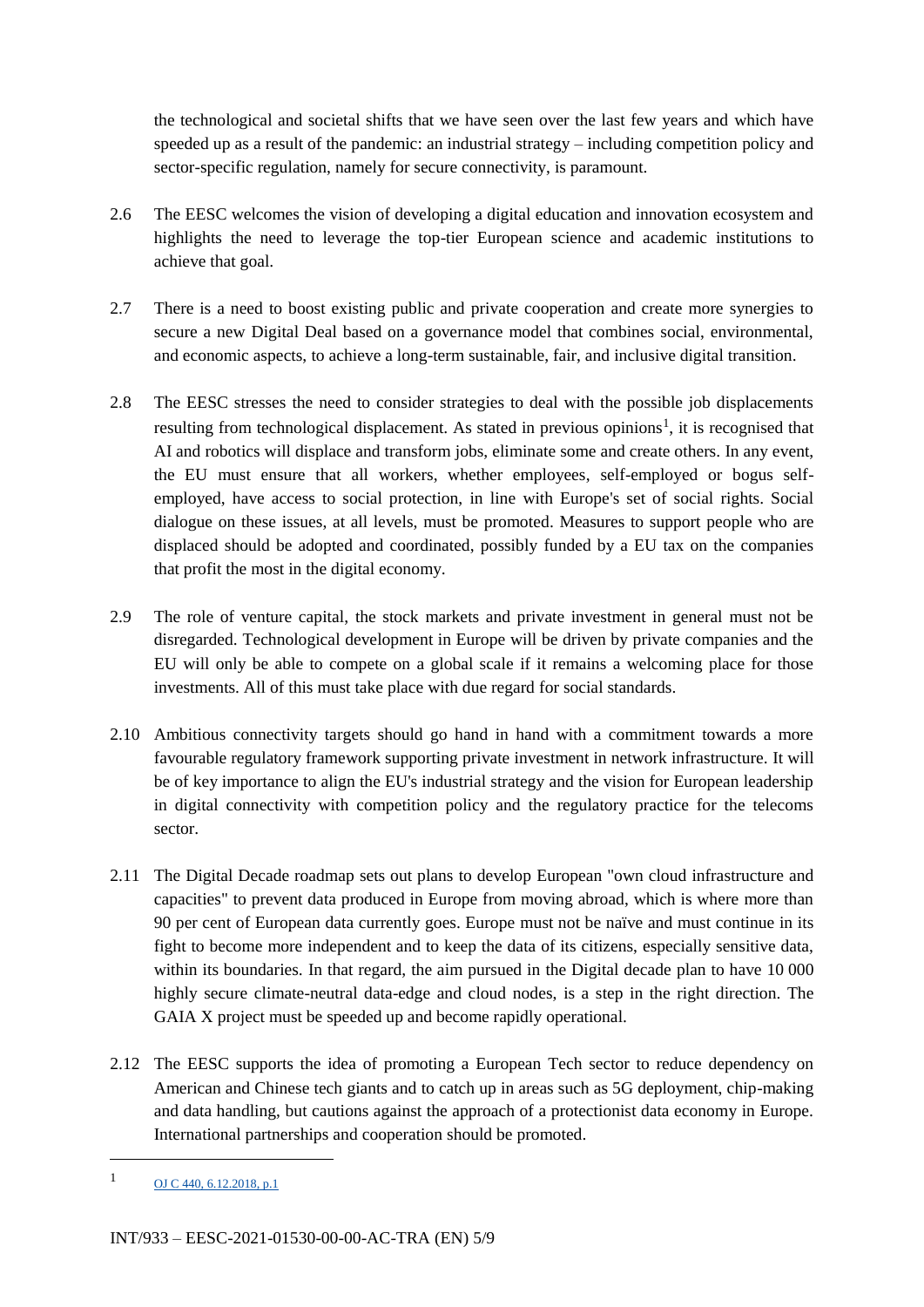- 2.13 To achieve these goals, 20 million technology experts will need to be employed in the relevant areas of work by 2030 - compared to 7.8 million today. In 2019, only 18% of the 7.8 million ICT workers were women. Diversity in the digital sectors is essential and will help shape the vision of the world and its challenges, namely to reduce risks of bias. The target of achieving a more balanced gender composition must be closely monitored and women's access to STEM disciplines must be encouraged. Social dialogue should be promoted at all levels (company, industry and national) as it can contribute to this aim. Powerful campaigns should be promoted in the Member States, starting in primary schools, to encourage young girls to choose scientific and technological disciplines. The digital divide is a major challenge. In many rural areas, not even 3G is available yet. Europe and the Member States should provide incentives to encourage investment in rural areas to ensure that no citizen is left behind.
- 2.14 These investments could promote territorial cohesion and regional development, and could enable people, if they so wish, to live more fulfilling lives outside big urban centres (the 'smart villages' referred to in the Communication). Remote working must be developed through social dialogue and collective bargaining at all levels, to safeguard the health and wellbeing of workers.
- 2.15 The EESC encourages the European Commission to establish incentives for people to move outside big urban areas, promoting the economic and social development of rural areas. This can only be done if the proper infrastructure, specifically in telecommunications and transport, is put in place.
- 2.16 There are major environmental challenges to tackle in the next decade and all actions taken in this context should also take the environmental aspect into account. Moreover, the Digital Compass should be used as a further tool to help meet the European Green Deal objectives and reduce environmental impacts.
- 2.17 Likewise, digital technologies must be transparent, inclusive, non-discriminatory, fair, and unbiased. This is even more essential as public services become increasingly digital. Today, according to the Commission, 65% of European citizens have basic digital skills. The target is to make this 80% by 2030. The issue of including and supporting the remaining 20% of people (around 90 million citizens in EU), is crucial to reduce poverty and exclusion. These citizens are usually amongst the poorest, oldest and living in rural areas. They could become even more vulnerable in dealing with public and private services, which are becoming more and more digitalised. The EESC stresses that access to humans in economic and administrative relationships must be guaranteed.
- 2.18 The EESC fully supports the aim of making all key European public services available online and European citizens' medical records will also need to be fully digital, as it is expected that 80 per cent of citizens will use a digital identity. This will also, however, require coordinated efforts and political will from all Member States. The EESC calls for the involvement of civil society organisations to achieve this goal. Basic digital facilities for public services should, in principle, be free. In any event, the digitalisation of public services must not lead to higher financial barriers for users.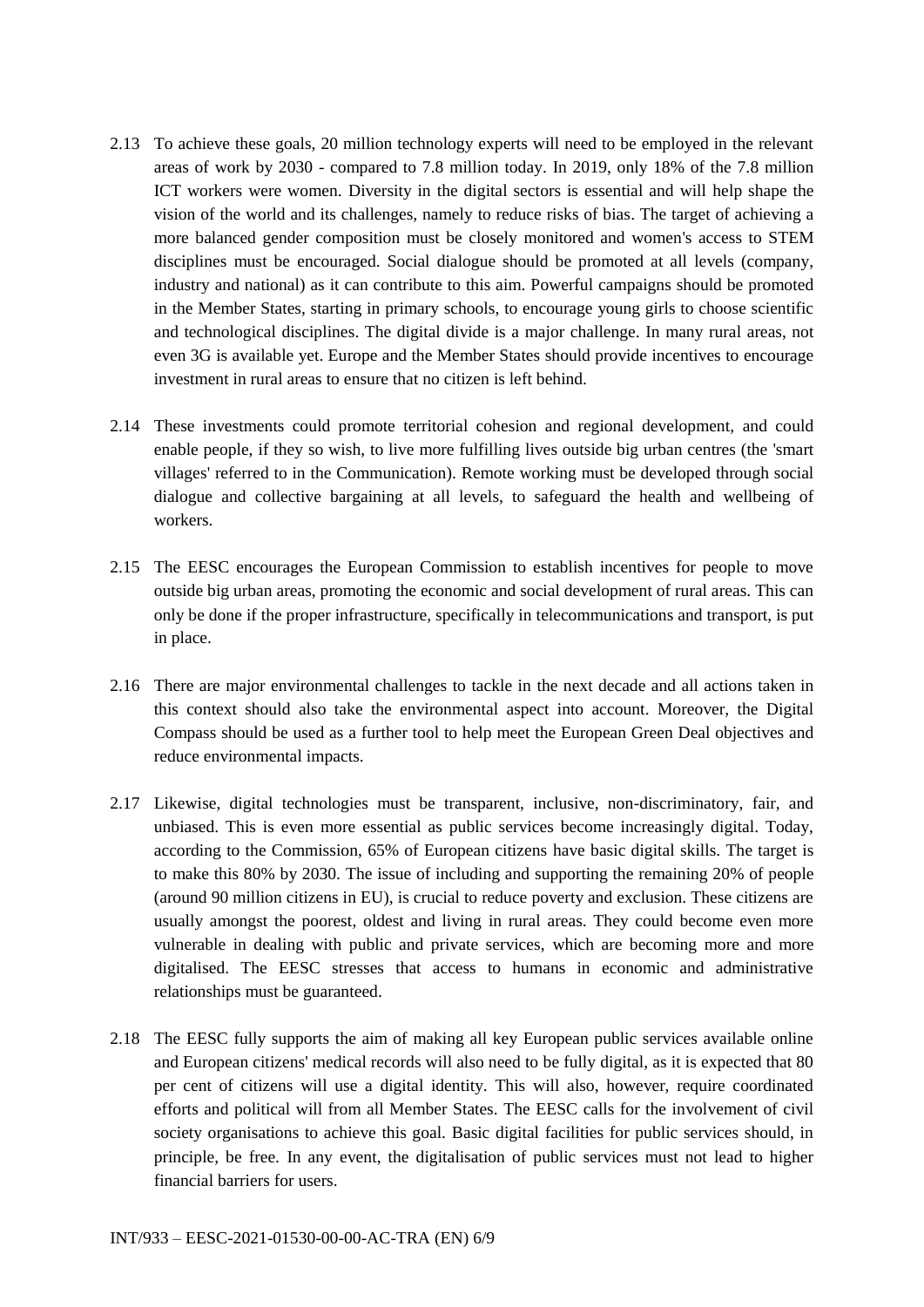## 3. **Specific comments**

- 3.1 The increased digitalisation of life requires particular care in terms of cybersecurity and susceptibility to fraud and it is essential to educate citizens in this regard. The regulation of wearable technology is of particular concern and should be paid special attention.
- 3.2 European laws relating to the digital economy are evolving fast. Citizens and companies must be made aware of their rights and duties in the digital realm. There should be a continuous effort to consolidate legislative initiatives and make the law easier to understand and apply for citizens and companies.
- 3.3 The EESC welcomes the regular monitoring of the targets and the governance system put forward in the Communication and multi-country projects are essential to achieve the vision it sets out.
- 3.4 The EESC suggests that case studies of certain sectors in Member States and non-EU countries be drawn up, in order to adopt or promote best practices at European level. Regulatory sandboxes, providing a safe space to test new business models and ideas, should be promoted. An ambitious digital economy must establish agile and permissive test fields.

## 4. **A digitally skilled population and highly skilled digital professionals**

- 4.1 The EESC supports the objective of having 20 million employed ICT specialists, with convergence between women and men<sup>2</sup> (2019 baseline: 7.8 million). This will, of course, require investment in proper education systems that can support this objective.
- 4.2 The digitalisation of liberal professional services that are closely related to public interests such as health, safety, law and living standards has a major impact on society and requires new professional and ethical approaches. 3 Its success depends both on highly skilled professionals and on the digital skills and understanding of users, patients, clients and consumers.
- 4.3 The EESC stresses the increasing need to upskill and reskill people, promoting a life-long learning attitude for all.
- 4.4 The pandemic has boosted distance learning. At the same time, it has become clear that this entails a high risk of learning delay for children from lower social classes. In realising the Digital Targets 2030 action plan, digital poverty must receive specific attention.

1

<sup>2</sup> DESI indicator "2b1". Currently the share of women among employed ICT specialists is only 18%.

<sup>3</sup> INT/904 - Liberal Professions 4.0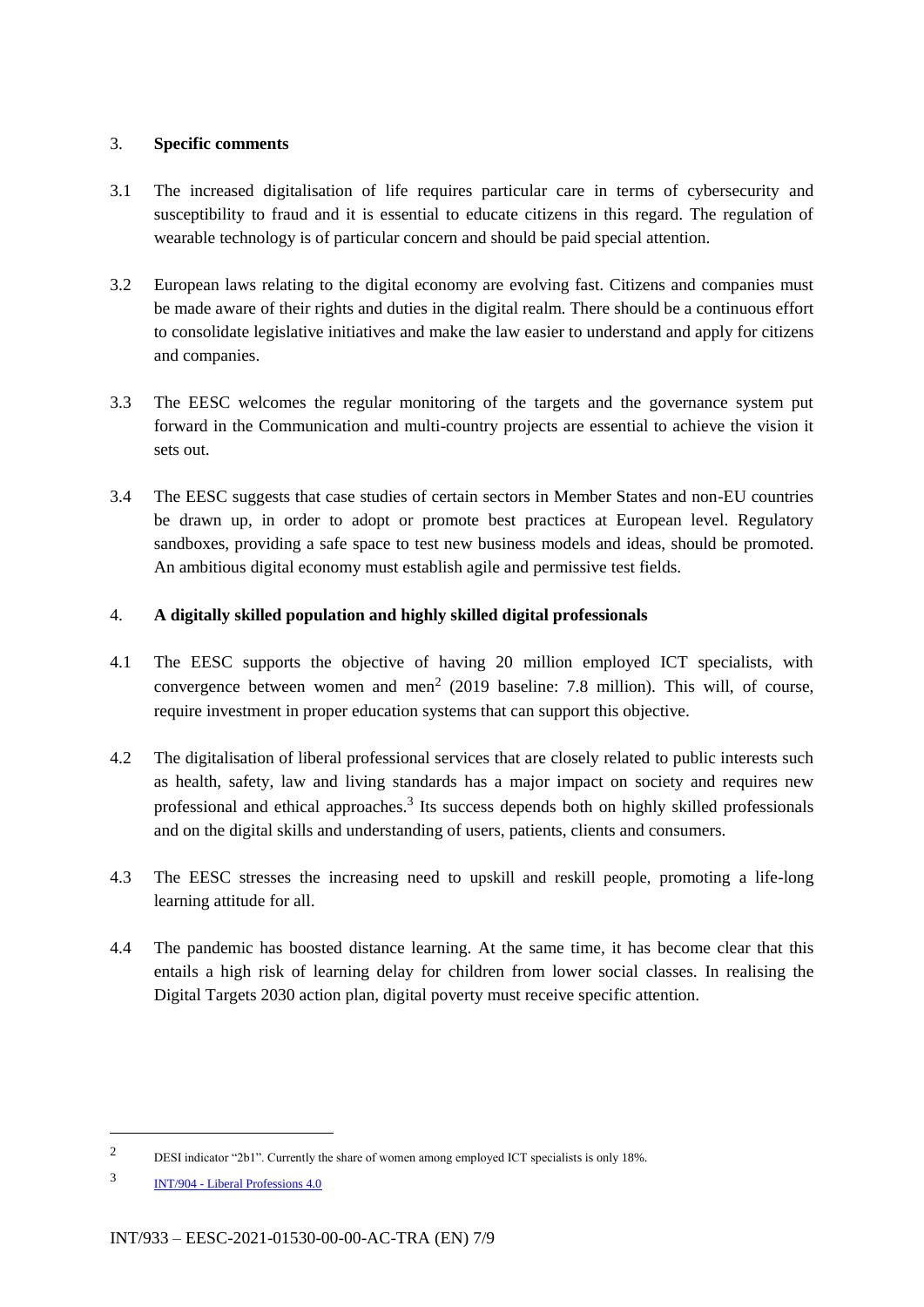## 5. **The Global Role of the EU in the Digital Decade and a level playing field for SMEs**

- 5.1 As regards SMEs, it is of course essential to support their digitalisation efforts through different approaches but it is also important to stress the role of SMEs as drivers of innovation in digital technologies.
- 5.2 Software development is an rapidly growing sub-sector in the digital process. Support for innovative SMEs deserves specific attention. The EESC endorses the financial mechanisms that can ensure proper support SMEs to guarantee a smooth transition. At the same time, continuity must be ensured, meaning that upgrades to newer versions are provided so that users do not have to constantly invest in new programmes.
- 5.3 All companies, whether SMEs, start-ups or scale-ups, need capital. The goals set out in the document highlight the urgency of achieving a Capital Markets Union, which considers market solutions and decreases reliance on bank financing and advance support, which favours the transfer of savings between different Member States seeking the best return, and the need to eliminate tax bias in favour of debt. Innovative companies need equity and a tax scheme that does not overly penalise entrepreneurs with marginal tax rates on their capital gains.

#### 6. **Risks and safeguards**

- 6.1 The need for safety, predictability and both physical and mental health must be also a priority in this agenda. It is important to raise people's awareness of security, along with technology to improve the quality of life and jobs. Under this principle, the EESC believes that the European Commission should take the opportunity offered by the planned annual monitoring exercise sounding out Europeans' views on compliance with their rights and values to assure that the right to health is properly safeguarded.
- 6.2 On a similar note, the EESC recommends that the EU frames a specific monitoring strategy covering all electromagnetic pollution generated by the various technologies currently available to flank this new industrial revolution. Electromagnetic effects could then be tracked across Europe with a view to developing a body of literature on this issue in order to assure people's state of health once the European electronic health records have finally been rolled out and data can be cross-referenced. Every Member State should monitor this issue and the findings should feed into a single European database. A European policy should be developed to improve people's confidence in this area.
- 6.3 The digital technologies should be at the service of the European citizens, who should never be treated as objects or mere sources of data. The existing ethical and technical guidelines, such as the Ethics Guidelines for Trustworthy Artificial Intelligence (AI) by the High-Level Expert Group on Artificial Intelligence, should be taken into account.
- 6.4 The EESC recommends that, in view of the risks presented by data processing, measures must be taken to ensure that no more data is retained than is actually needed by a business, and that data is retained for no longer than is necessary. At the same time, data-driven innovation is a key factor to be competitive in the digital environment and authorities should push for a cross-sector